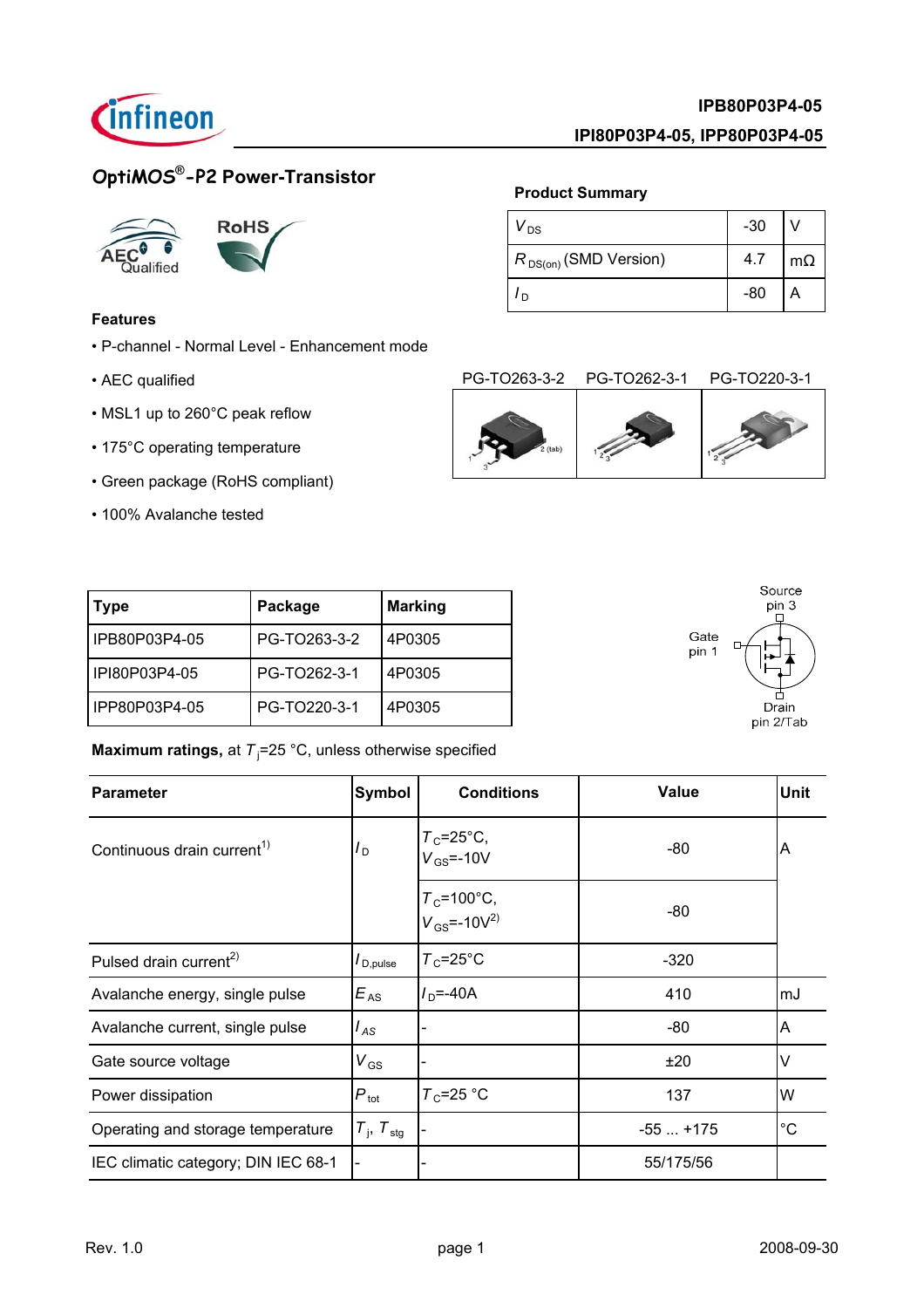

### **IPI80P03P4-05, IPP80P03P4-05**

6 cm<sup>2</sup> cooling area<sup>3)</sup>  $\begin{vmatrix} -1 & - & - \\ 0 & -1 & -1 \end{vmatrix}$  40

| <b>Parameter</b>                      | Symbol | <b>Conditions</b> | <b>Values</b> |      |      | Unit |
|---------------------------------------|--------|-------------------|---------------|------|------|------|
|                                       |        |                   | min.          | typ. | max. |      |
| Thermal characteristics <sup>2)</sup> |        |                   |               |      |      |      |

| Thermal resistance, junction - case               | $R_{\,\rm thJC}$ |                   |  | 1.1 | K/W |
|---------------------------------------------------|------------------|-------------------|--|-----|-----|
| Thermal resistance, junction -<br>ambient, leaded | $R_{thJA}$       |                   |  | 62  |     |
| SMD version, device on PCB                        | $R_{thJA}$       | minimal footprint |  | 62  |     |
|                                                   |                  |                   |  |     |     |

**Electrical characteristics,** at T<sub>i</sub>=25 °C, unless otherwise specified

### **Static characteristics**

| Drain-source breakdown voltage   | $V_{(BR)DSS}$           | $V_{\rm GS}$ =0V, $I_{\rm D}$ = -1mA                               | $-30$  |         |        | ν         |
|----------------------------------|-------------------------|--------------------------------------------------------------------|--------|---------|--------|-----------|
| Gate threshold voltage           | $V_{\text{GS(th)}}$     | $V_{DS} = V_{GS}$ , $I_{D} = -253 \mu A$                           | $-2.0$ | $-3.0$  | $-4.0$ |           |
| Zero gate voltage drain current  | $I_{\text{DSS}}$        | $V_{DS}$ =-24V, $V_{GS}$ =0V,<br>$T_i = 25^{\circ}C$               |        | $-0.05$ | $-1$   | μA        |
|                                  |                         | $V_{DS}$ =-24V, $V_{GS}$ =0V,<br>$T_i$ =125°C <sup>2)</sup>        |        | $-20$   | $-200$ |           |
| Gate-source leakage current      | $\overline{\prime}$ GSS | $V_{\rm GS}$ =-16V, $V_{\rm DS}$ =0V                               |        |         | $-100$ | nA        |
| Drain-source on-state resistance | $R_{DS(on)}$            | $V_{GS}$ =-10V, $I_{D}$ =-80A                                      |        | 4.1     | 5      | $m\Omega$ |
|                                  |                         | $V_{\text{GS}}$ =-10V, $I_{\text{D}}$ =-80A,<br><b>SMD</b> version |        | 3.8     | 4.7    |           |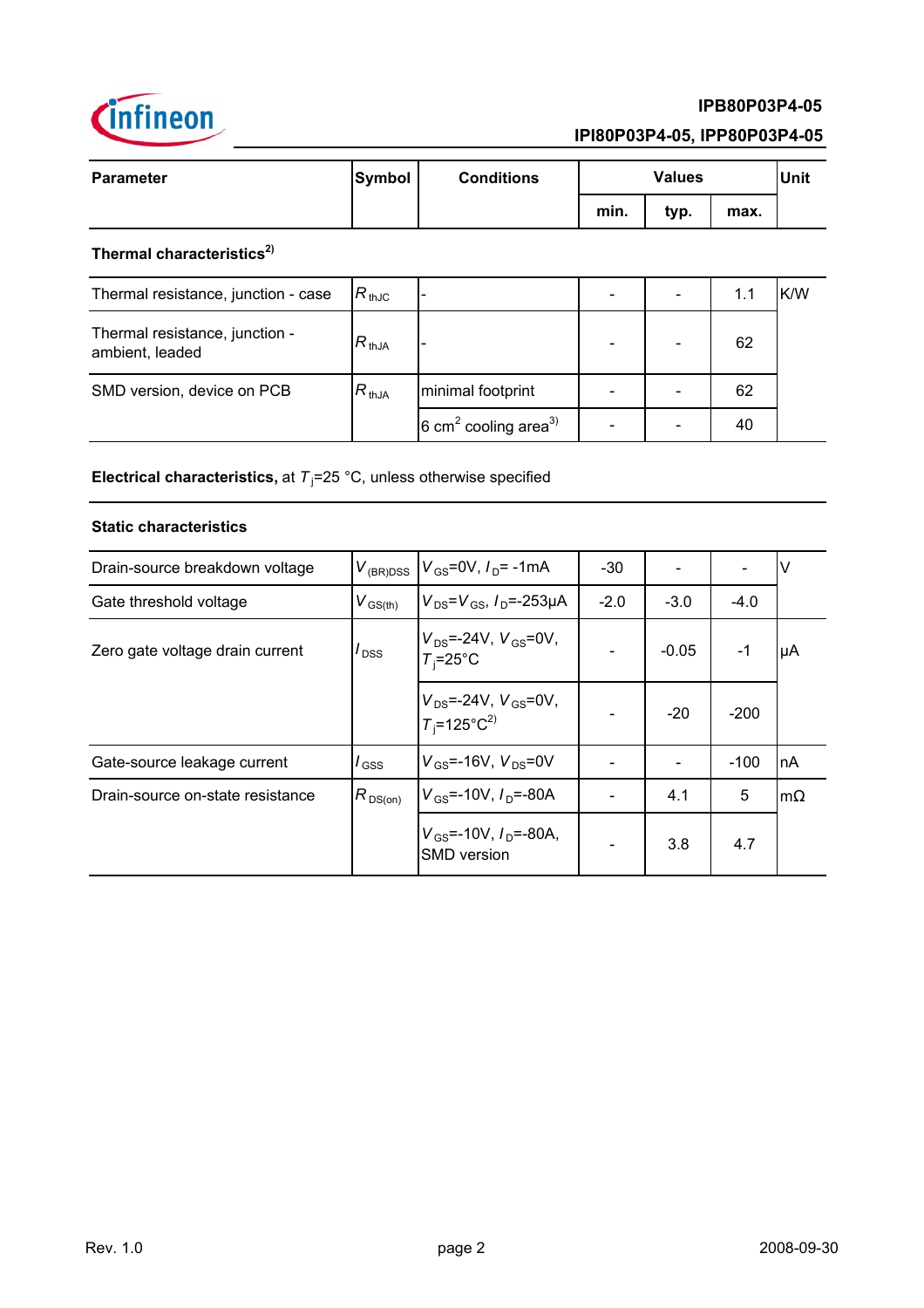

### **IPI80P03P4-05, IPP80P03P4-05**

| <b>Parameter</b> | <b>Symbol</b> | <b>Conditions</b> | <b>Values</b> |      |      | <b>Unit</b> |
|------------------|---------------|-------------------|---------------|------|------|-------------|
|                  |               |                   | min.          | typ. | max. |             |
| $\mathbf{a}$     |               |                   |               |      |      |             |

### **Dynamic characteristics**<sup>2)</sup>

| Input capacitance            | $C_{\text{iss}}$   |                                                   | 7900 | 10300 | pF |
|------------------------------|--------------------|---------------------------------------------------|------|-------|----|
| Output capacitance           | $C_{\text{oss}}$   | $V_{GS}$ =0V, $V_{DS}$ =-25V,<br>$f = 1$ MHz      | 2340 | 3040  |    |
| Reverse transfer capacitance | $C_{\text{rss}}$   |                                                   | 50   | 100   |    |
| Turn-on delay time           | $t_{\text{d}(on)}$ |                                                   | 35   |       | ns |
| Rise time                    | $\mathbf{r}$       | $V_{DD}$ =-15V,<br>$V_{GS}$ =-10V, $I_{D}$ =-80A, | 10   |       |    |
| Turn-off delay time          | $t_{d(Off)}$       | $R_{\rm G} = 3.5\Omega$                           | 70   |       |    |
| Fall time                    | $I_{\rm f}$        |                                                   | 20   |       |    |

# Gate Charge Characteristics<sup>2)</sup>

| Gate to source charge | $Q_{\text{gs}}$ |                                |   | 42     | 55  | InC |
|-----------------------|-----------------|--------------------------------|---|--------|-----|-----|
| Gate to drain charge  | $\bf Q_{gd}$    | $V_{DD}$ =-24V, $I_D$ =-80A,   |   | 10     | 20  |     |
| Gate charge total     | $Q_g$           | $\sqrt{V_{\rm GS}}$ =0 to -10V | - | 100    | 130 |     |
| Gate plateau voltage  | plateau         |                                |   | $-5.3$ |     |     |

### **Reverse Diode**

| Diode continous forward current <sup>2)</sup> | $I_{\rm S}$           | $T_c = 25^{\circ}$ C                             |     | -80    | ΙA  |
|-----------------------------------------------|-----------------------|--------------------------------------------------|-----|--------|-----|
| Diode pulse current <sup>2)</sup>             | I <sub>S.pulse</sub>  |                                                  |     | $-320$ |     |
| Diode forward voltage                         | $V_{SD}$              | $V_{\text{GS}}$ =0V, $I_F$ =-80A,<br>$T_i$ =25°C |     | $-1.3$ |     |
| Reverse recovery time <sup>2)</sup>           | $\iota$ <sub>rr</sub> | $V_{\rm R}$ =-15V, $I_{\rm F}$ =-80A,            | 100 |        | Ins |
| Reverse recovery charge <sup>2)</sup>         | $Q_{rr}$              | $di_F/dt = -100A/\mu s$                          | 80  |        | nC  |

<sup>1)</sup> Current is limited by bondwire; with an  $R_{thJC} = 1.1$ K/W the chip is able to carry -146A at 25°C.

<sup>2)</sup> Defined by design. Not subject to production test.

<sup>3)</sup> Device on 40 mm x 40 mm x 1.5 mm epoxy PCB FR4 with 6 cm<sup>2</sup> (one layer, 70 µm thick) copper area for drain connection. PCB is vertical in still air.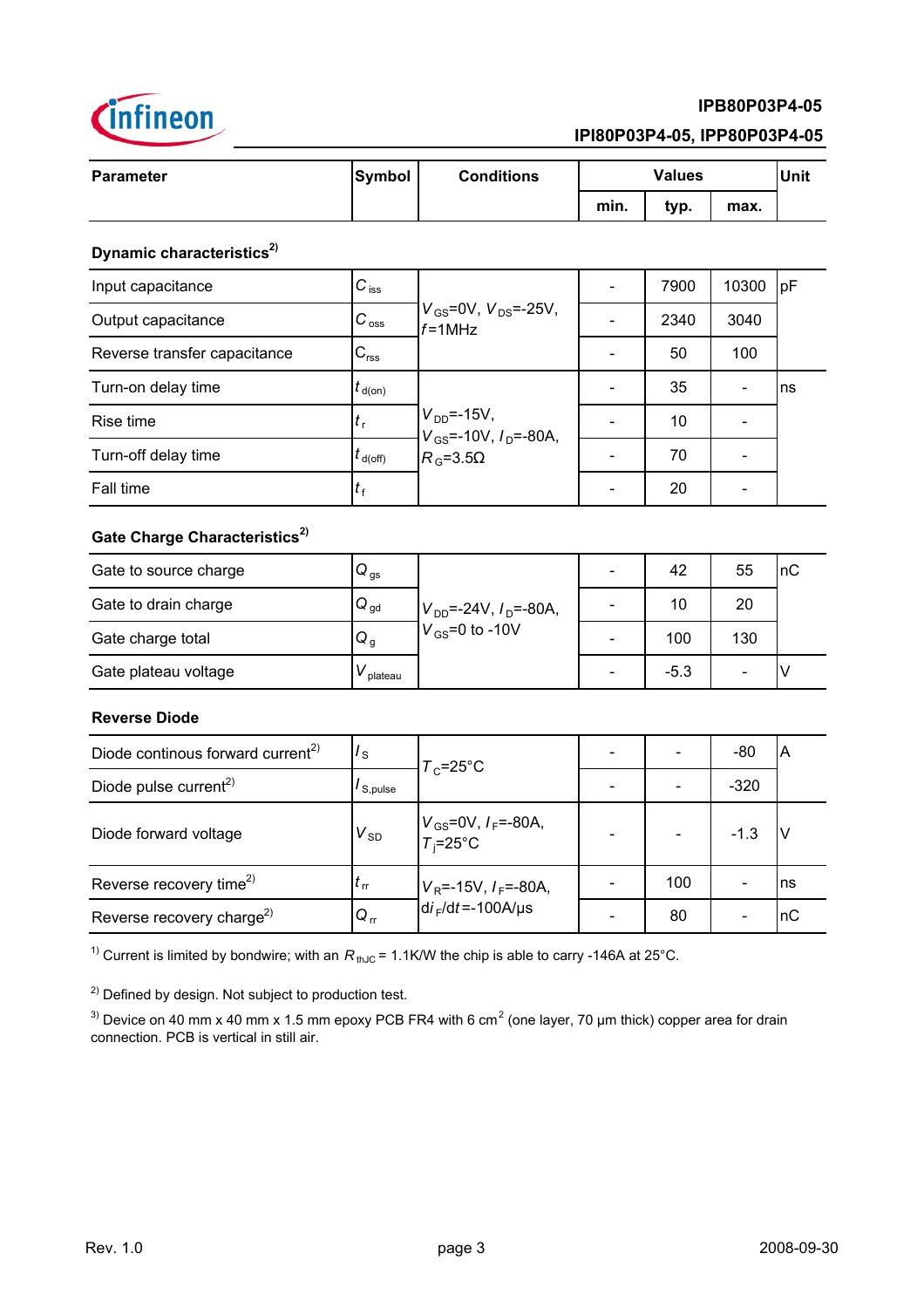

### **IPI80P03P4-05, IPP80P03P4-05**

### **1 Power dissipation 2 Drain current**

 $P_{\text{tot}} = f(T_c)$ ;  $V_{\text{GS}} \le -6V$  *I*  $I_D = f(T_c)$ ;  $V_{\text{GS}} \le -6V$ ; SMD





$$
I_D = f(V_{DS})
$$
;  $T_C = 25$  °C;  $D = 0$ ; SMD  $Z_{thJC} = f(t_p)$ 



### **3 Safe operating area 4 Max. transient thermal impedance**

$$
Z_{\text{thJC}} = \mathsf{f}(t_{\text{p}})
$$

parameter:  $t_p$  parameter:  $D = t_p/T$ 

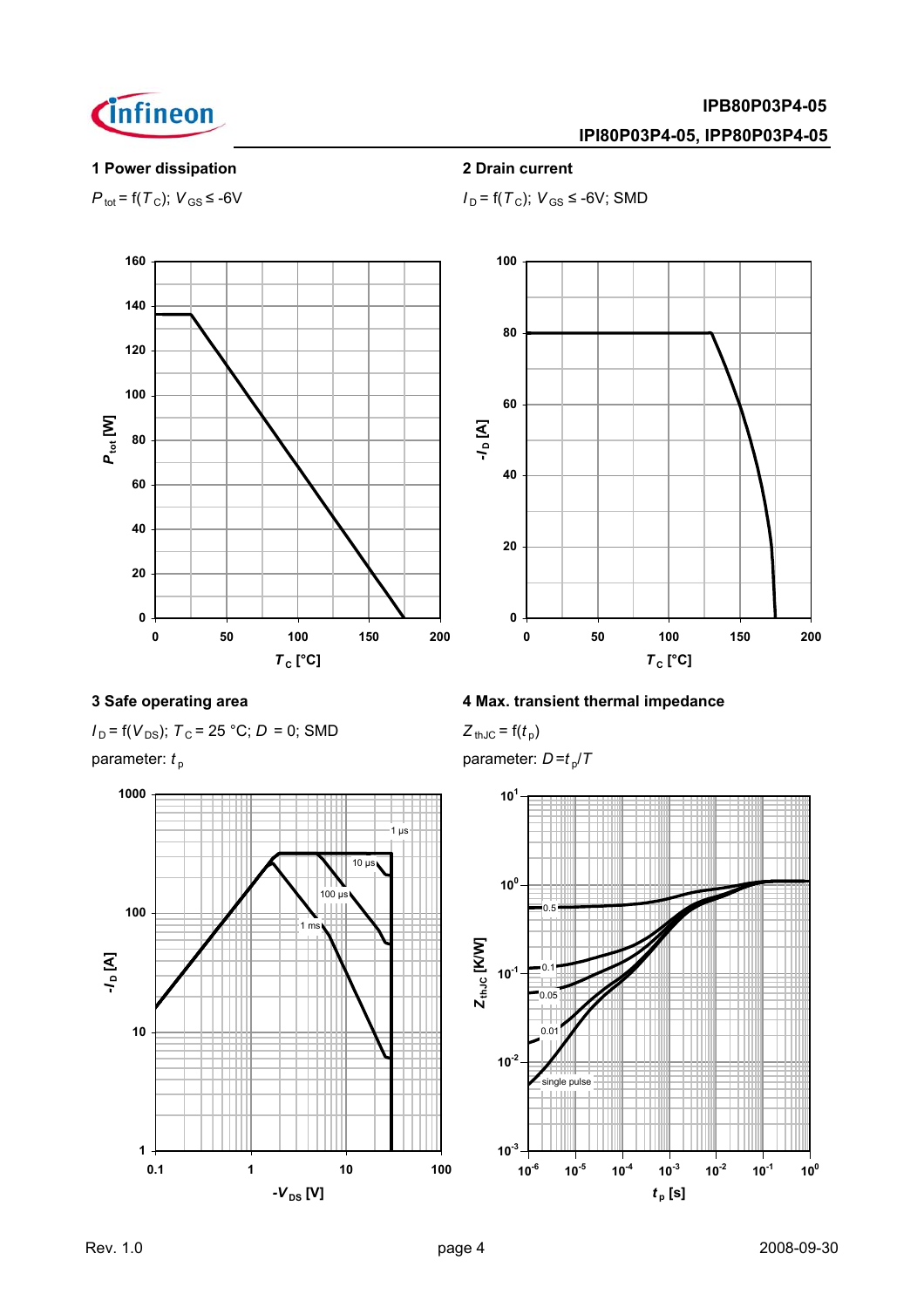

### **IPI80P03P4-05, IPP80P03P4-05**

**5 Typ. output characteristics 6 Typ. drain-source on-state resistance**

 $I_D = f(V_{DS})$ ; *T*<sub>i</sub> = 25 °C; SMD *R*<sub>DS(on)</sub> = (*I*<sub>D</sub>); *T*<sub>i</sub> = 25 °C; SMD



parameter: *V*<sub>GS</sub> parameter: *V*<sub>GS</sub>



### **7 Typ. transfer characteristics 8 Typ. drain-source on-state resistance**

 $I_D = f(V_{GS})$ ;  $V_{DS} = -6V$ 

parameter: T<sub>i</sub>



 $R_{DS(on)}$  = f(T<sub>j</sub>);  $I_D$  = -80 A;  $V_{GS}$  = -10 V; SMD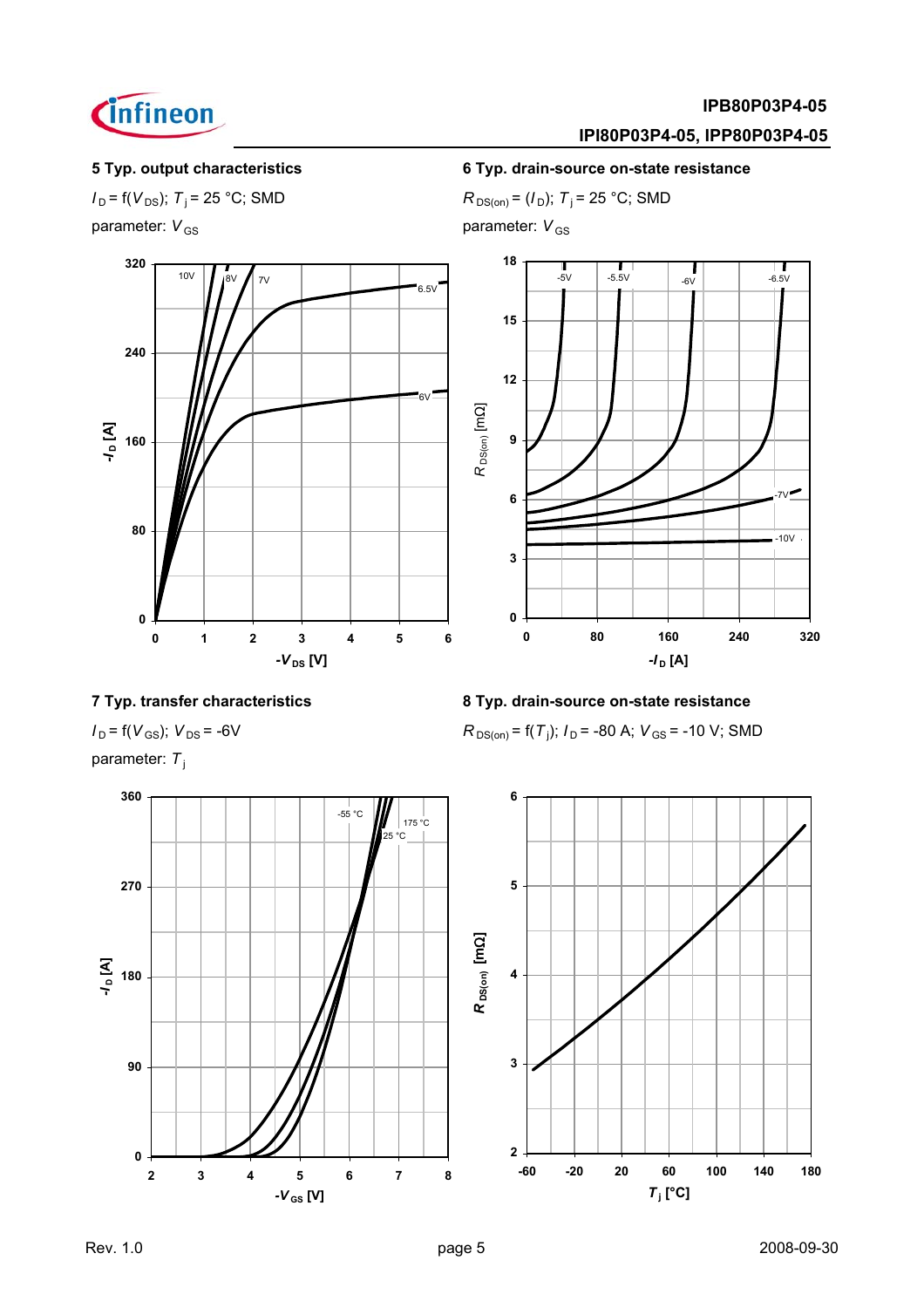

### **IPI80P03P4-05, IPP80P03P4-05**

### **9 Typ. gate threshold voltage 10 Typ. capacitances**

 $V_{\text{GS(th)}} = f(T_i)$ ;  $V_{\text{GS}} = V_{\text{DS}}$ 

parameter: - /<sub>D</sub>



### **11 Typical forward diode characteristicis 12 Avalanche characteristics**

 $I_{AS} = f(V_{SD})$  *I<sub>AS</sub>* =  $f(t_{AV})$ 



 $C = f(V_{DS})$ ;  $V_{GS} = 0$  V;  $f = 1$  MHz



parameter:  $T_i$  parameter:  $T_{i(\text{start})}$ 

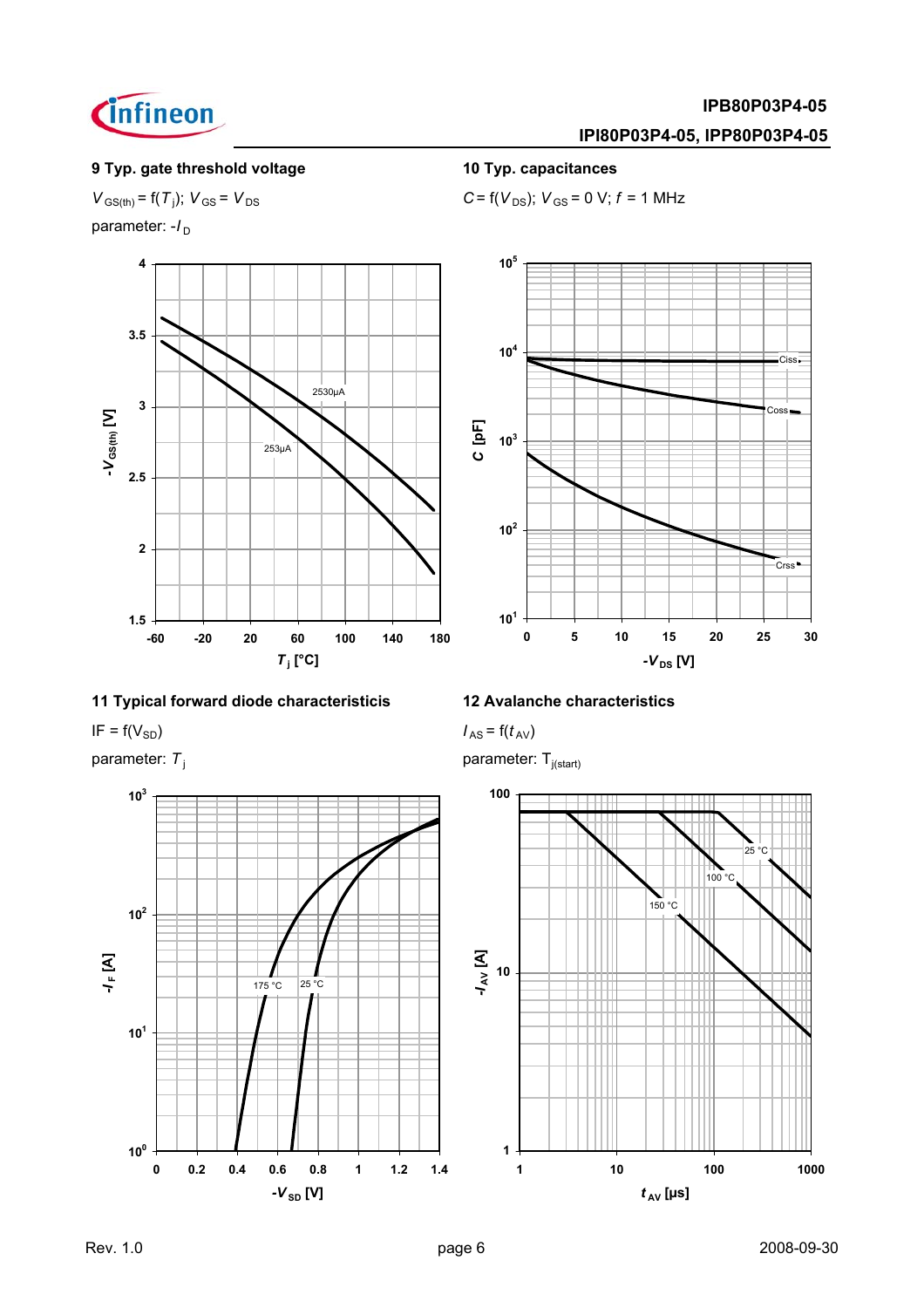

### **IPI80P03P4-05, IPP80P03P4-05**

### **13 Avalanche energy 14 Drain-source breakdown voltage**

 $E_{AS}$  =  $f(T_i)$ )  $V_{\text{BR(DSS)}} = f(T_i); I_D = -1 \text{ mA}$ 

parameter:  $I_D$ 



### **15 Typ. gate charge 16 Gate charge waveforms**

 $V_{\text{GS}}$  = f( $Q_{\text{gate}}$ );  $I_{\text{D}}$  = -80 A pulsed parameter:  $V_{DD}$ 

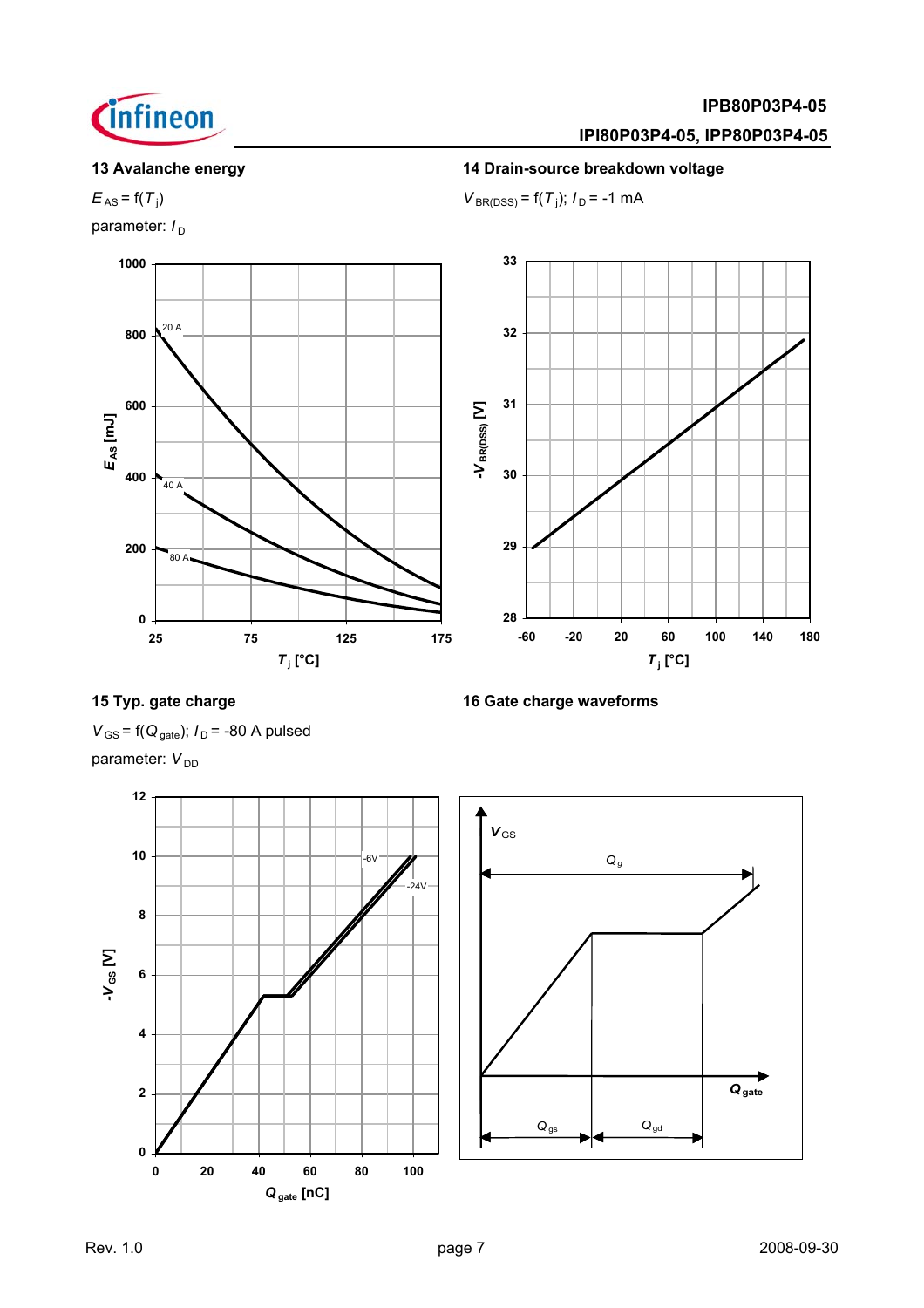

**Published by Infineon Technologies AG 81726 Munich, Germany**

**© Infineon Technologies AG 2008 All Rights Reserved.**

### **Legal Disclaimer**

The information given in this document shall in no event be regarded as a guarantee of conditions or characteristics. With respect to any examples or hints given herein, any typical values stated herein and/or any information regarding the application of the device, Infineon Technologies hereby disclaims any and all warranties and liabilities of any kind, including without limitation, warranties of non-infringement of intellectual property rights of any third party.

### **Information**

For further information on technology, delivery terms and conditions and prices, please contact the nearest Infineon Technologies Office (www.infineon.com).

### **Warnings**

Due to technical requirements, components may contain dangerous substances. For information on the types in question, please contact the nearest Infineon Technologies Office. Infineon Technologies components may be used in life-support devices or systems only with the express written approval of Infineon Technologies, if a failure of such components can reasonably be expected to cause the failure of that life-support device or system or to affect the safety or effectiveness of that device or system. Life support devices or systems are intended to be implanted in the human body or to support and/or maintain and sustain and/or protect human life. If they fail, it is reasonable to assume that the health of the user or other persons may be endangered.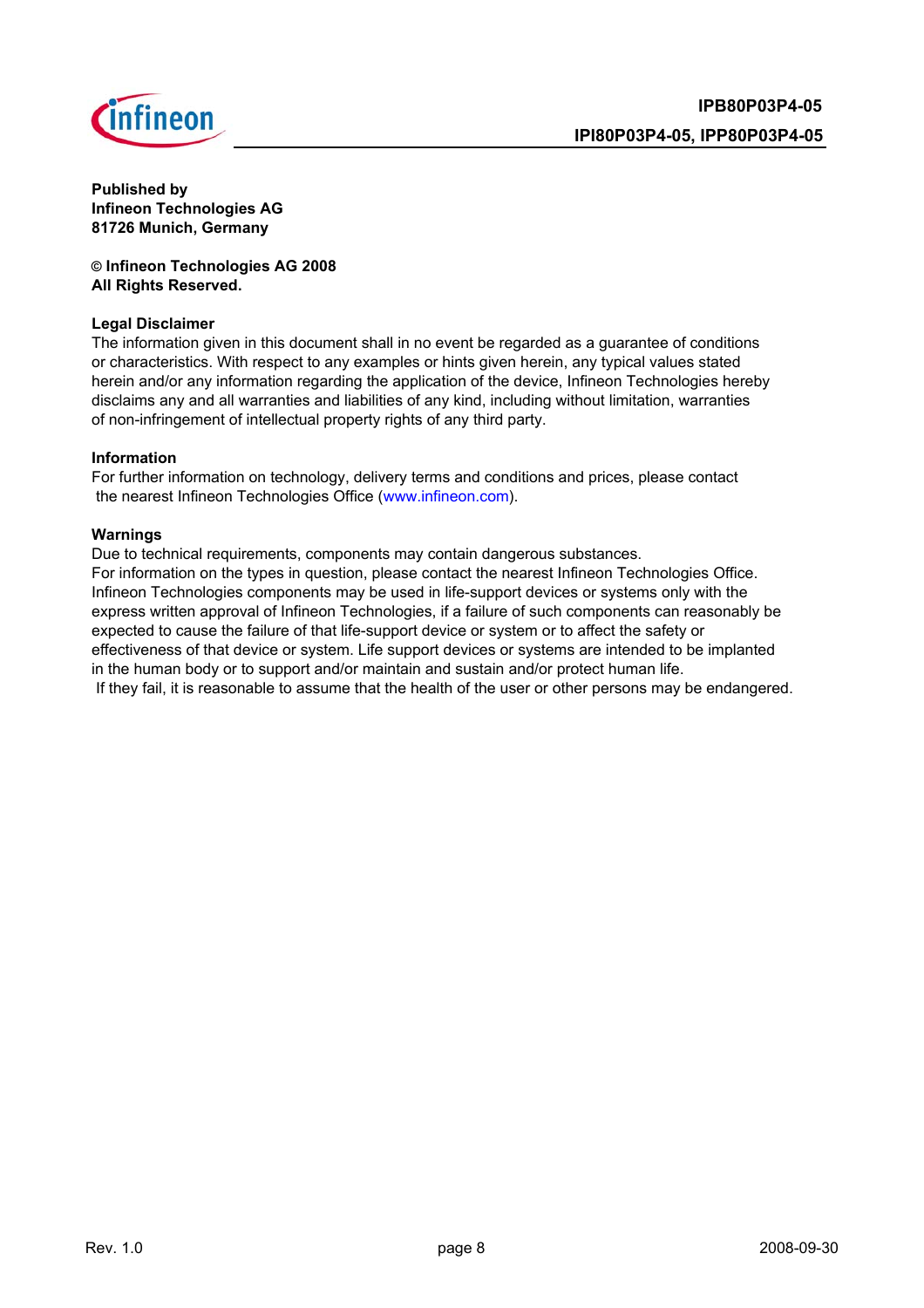

### **IPI80P03P4-05, IPP80P03P4-05**

Revision History

| Version | Date | Changes |
|---------|------|---------|
|         |      |         |
|         |      |         |
|         |      |         |
|         |      |         |
|         |      |         |
|         |      |         |
|         |      |         |
|         |      |         |
|         |      |         |
|         |      |         |
|         |      |         |
|         |      |         |
|         |      |         |